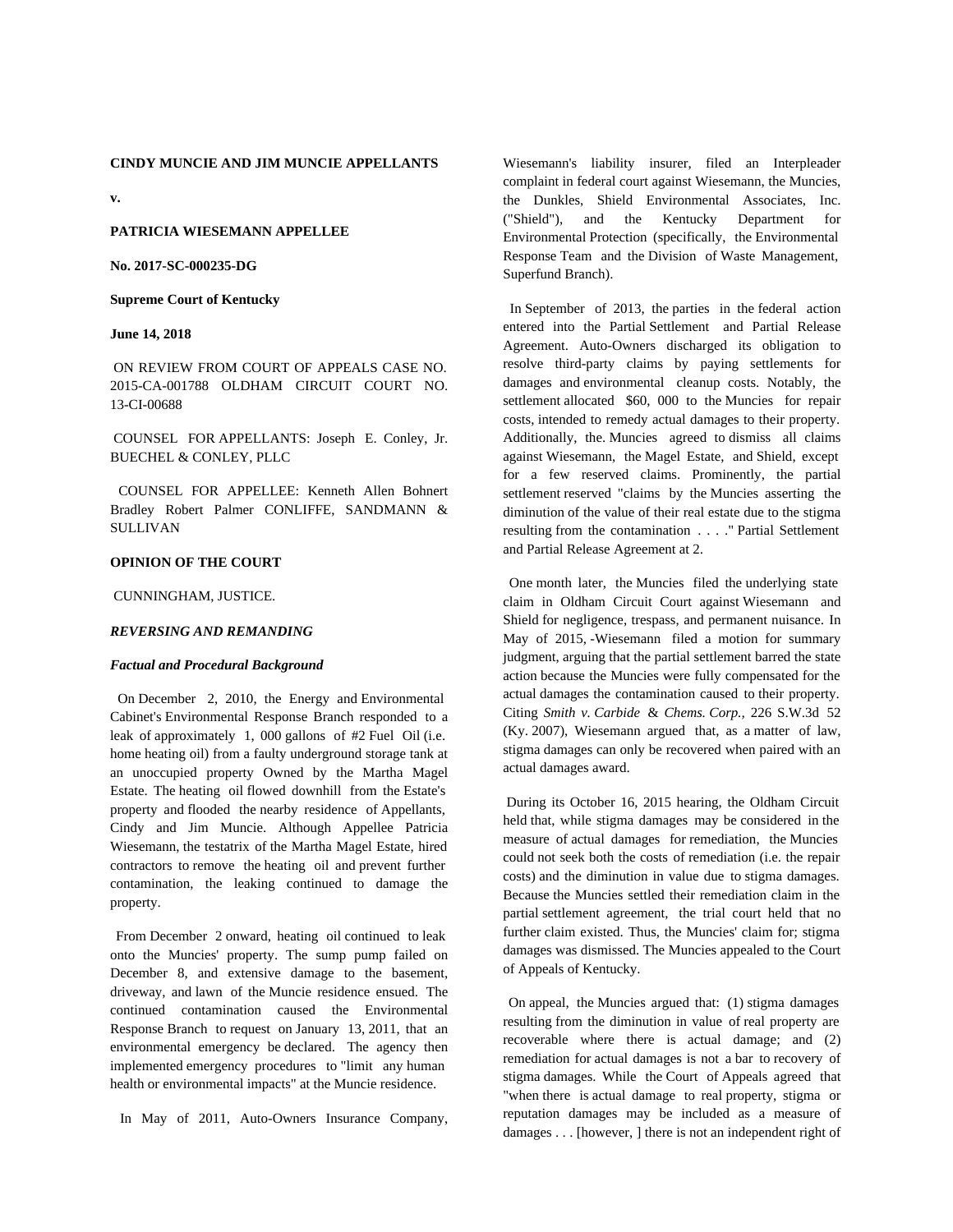recovery available for such damages." Court of Appeals Opinion at 10. The Muncies moved this Court for discretionary review, which we granted.

# *Analysis*

 "Appellate review of a summary judgment involves only legal questions and a determination of whether a disputed material issue of fact exists. So we operate under a *de novo* standard of review with no need to defer to the trial court's decision." *Shelton v. Kentucky Easter Seals Soc'y, Inc.,* 413 S.W.3d 901, 905 (Ky. 2013) (internal citations omitted).

## *Stigma Damages are Recoverable*

 Throughout the procedural history of this case, whether Kentucky law recognizes stigma damages as part of an injured party's recoverable damages has been undisputed. The Court of Appeals recognized this legal truth, finding that stigma damages are awardable where actual damages exist. But it was also held that stigma damages cannot be presented as a stand-alone claim. Wiesemann did not appeal the finding that stigma damages are recoverable in a cross-motion. Nevertheless, defense counsel argued against stigma damages in their entirely when appearing before this Court.

 Wiesemann's contention that stigma damages are not recognized in the Commonwealth is patently false. To be clear, damages for proven diminution in the fair market value of real properly-in the form of repair costs and stigma damages-are recoverable where there has been actual damage to properly. *Carbide,* 226 S.W.3d at 57.

 Indeed, Wiesemann's argument runs counter to the lower courts' opinions, which were in Wiesemann's favor. She won her claim on stigma damages in the courts below and did not file a cross-motion to appeal that issue to this Court. "[A] question hot raised or adjudicated in the court below cannot be considered when raised for the first time in this court." *Fischer v. Fischer,* 197 S.W.3d 98, 102 (Ky. 2006) (quoting *Combs v. Knott Cnty. Fiscal Ct,* 141 S.W.2d 859, 8.60 (Ky. 1940)). Therefore, Wiesemann "is precluded from raising that question on appeal because it was not raised or relied upon in the court below." *Combs,* 141 S.W.2d at 860.

# *Stigma Damages and Remediation, Collectively*

Next, Wiesemann argues that, because the \$60, 000 remediation was accepted by the Muncies in the partial settlement agreement for their actual damages, the Muncies cannot separately seek stigma damages for the diminution in value of their property. She argues that awarding the Muncies stigma damages after the remediation damages were settled would result in a "double recovery" for the Muncies. For support, Wiesemann cites *Ellison v. R & B Contracting, Inc.,* 32 S.W.3d 66 (Ky. 2000), for the proposition that when property is damaged, the injured party may seek either the cost of repair or the loss of value of the property, but not both.

In order to recover stigma damages, our case law requires that plaintiffs must have suffered actual property damage. Further, if injured parties receive repair costs that make them whole, then they cannot recover stigma damages that would compensate them above the diminution in their property's value. *Ellison,* 32 S.W.3d at 70 ("the amount by which the injury to the property diminishes its total value operates as an upper limit on any damage recovery."); *Kentucky Stone Co. v. Gaddie,* 396 S.W.2d 337, 340 (Ky. 1965). But, if remediation damages for repair costs is insufficient to make the injured party whole, then a recovery for stigma damages up to the monetary value of the diminution may be proper.

 Stated differently, the damages recoverable for an actual injury to real property are equal to the sum of the costs of repair *and* the difference in fair market value of the property before the injury and after it has been repaired. If there is a difference in fair market value after the physical injury has been repaired, then that is the appropriate measure of stigma damages.

 For instance, the Court of Appeals has recognized that the *Ellison* rule assumes a claimant "has the ability to repair [] the property damage." *Mountain Water Dist. v. Smith,* -314 S.W.3d 312, 315 (Ky. App. 2010). "The effect of *Ellison* is to prevent a claimant from seeking cost of repair damages that exceed the diminution in fair market value . . . [t]he [claimants] are seeking diminution in value damages, in part, because they claim they were unable to repair the damage, and [may] present[] evidence to that effect in the form of an appraisal." *Id.*

 Correspondingly, the dissenting judge on the court in the case at bar" cited to persuasive authority from Utah's highest court for an accurate description of stigma damages:

 [S]tigma damages compensate for loss to the property's market value resulting from the long-term negative perception of the property in excess of any recovery obtained for the temporary injury itself. Were this residual loss due to stigma not compensated, the plaintiffs property would be permanently deprived of significant value without compensation.

*Walker Drug Co. v. La Sal Oil Co.,* 972 P.2d 1238, 1246 (Utah 1998).

We concur with that definition of stigma damages and adopt the Court of Appeals' reasoning in *Smith.* Physical injury to property's often repairable, but stigma damages are meant to assess the value of and redress injury which is not